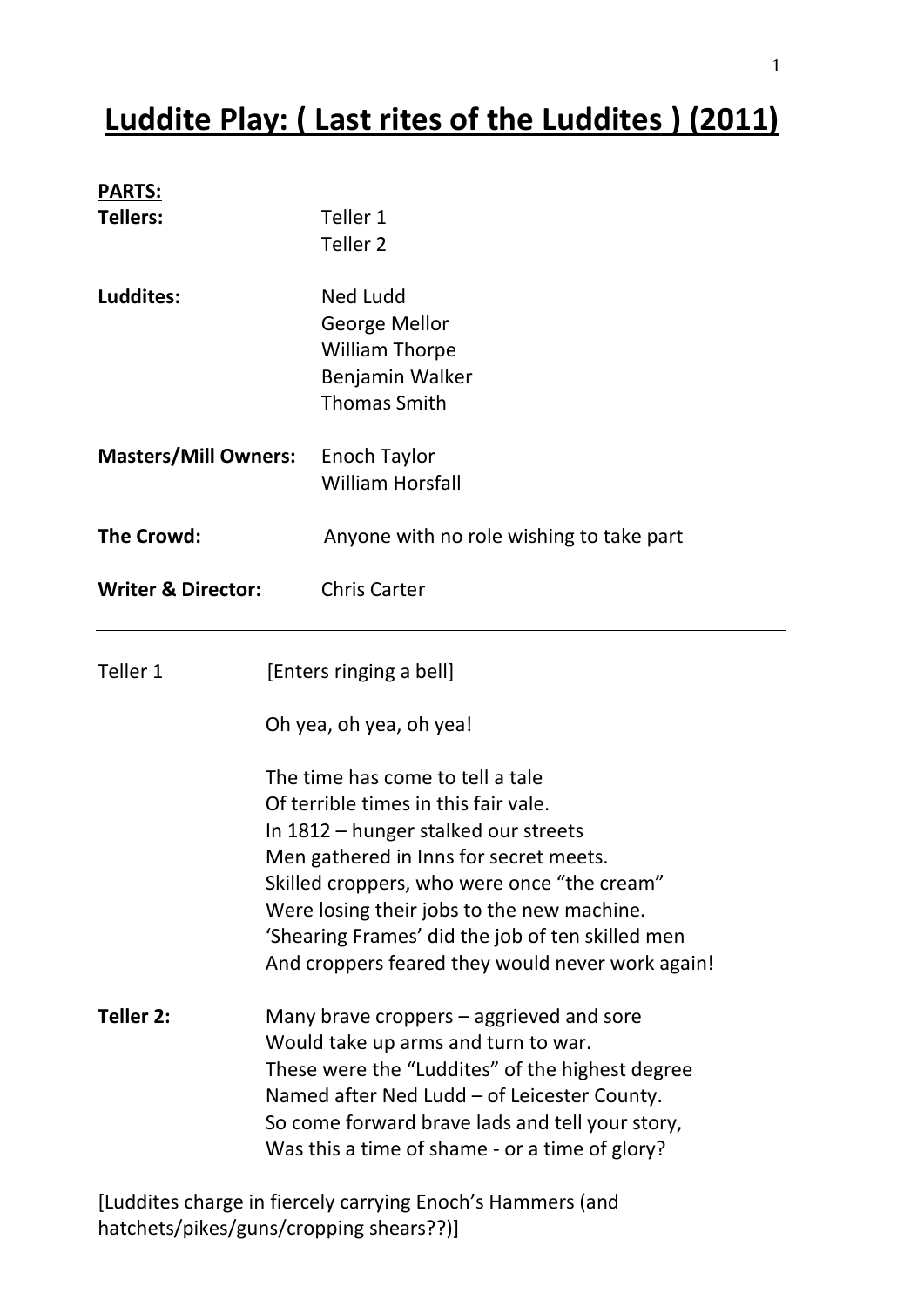| Crowd:                 | Hurray / Hurray for the Luddites / Hurray!                                                                                                                                                                                                                                                                                                                 |
|------------------------|------------------------------------------------------------------------------------------------------------------------------------------------------------------------------------------------------------------------------------------------------------------------------------------------------------------------------------------------------------|
| <b>George Mellor:</b>  | I am George Mellor - 'General Ludd' in these parts<br>I lead many men and I have their hearts.<br>For they've sworn a secret oath that makes it plain<br>If they should turn traitor they shall be slain!                                                                                                                                                  |
| <b>William Thorpe:</b> | I am William Thorpe.<br>A Cropper Lad by trade I am<br>And Mellor's loyal right hand man.<br>'Tis the masters and the new machines I do curse<br>And wish upon them ruin and much, much worse.<br>I will smash these machines<br>Till the way to hell narrows.<br>And if I fail in this<br>I will hang from the gallows!                                   |
|                        | Benjamin Walker: I am Benjamin Walker and I 'aint no talker!<br>Seven years apprenticeship we have all served<br>To learn our skilled trade and have not erred<br>From serving our masters to earn a just wage<br>Until now! - and this new mechanical age!<br>I do not care to face poverty and shame<br>And hope I never disgrace my family's good name. |
| <b>Thomas Smith:</b>   | Lam Thomas Smith.<br>Like these fellows I am a young cropper man<br>I care not for war but will do all I can<br>To fight off redundancy and its' humiliation<br>For unemployment means poverty<br>And certain starvation.<br>We are just young men $-$ aged 22 to 25<br>I'll hang if it comes to it<br>- But I'd rather stay alive!                        |
| <b>George Mellor:</b>  | Some brave words lads, though some rather tame<br>Let's hope your deeds shall not be so lame.<br>For we'll find out now, as never before<br>As we take up arms and march into war. AWAY!                                                                                                                                                                   |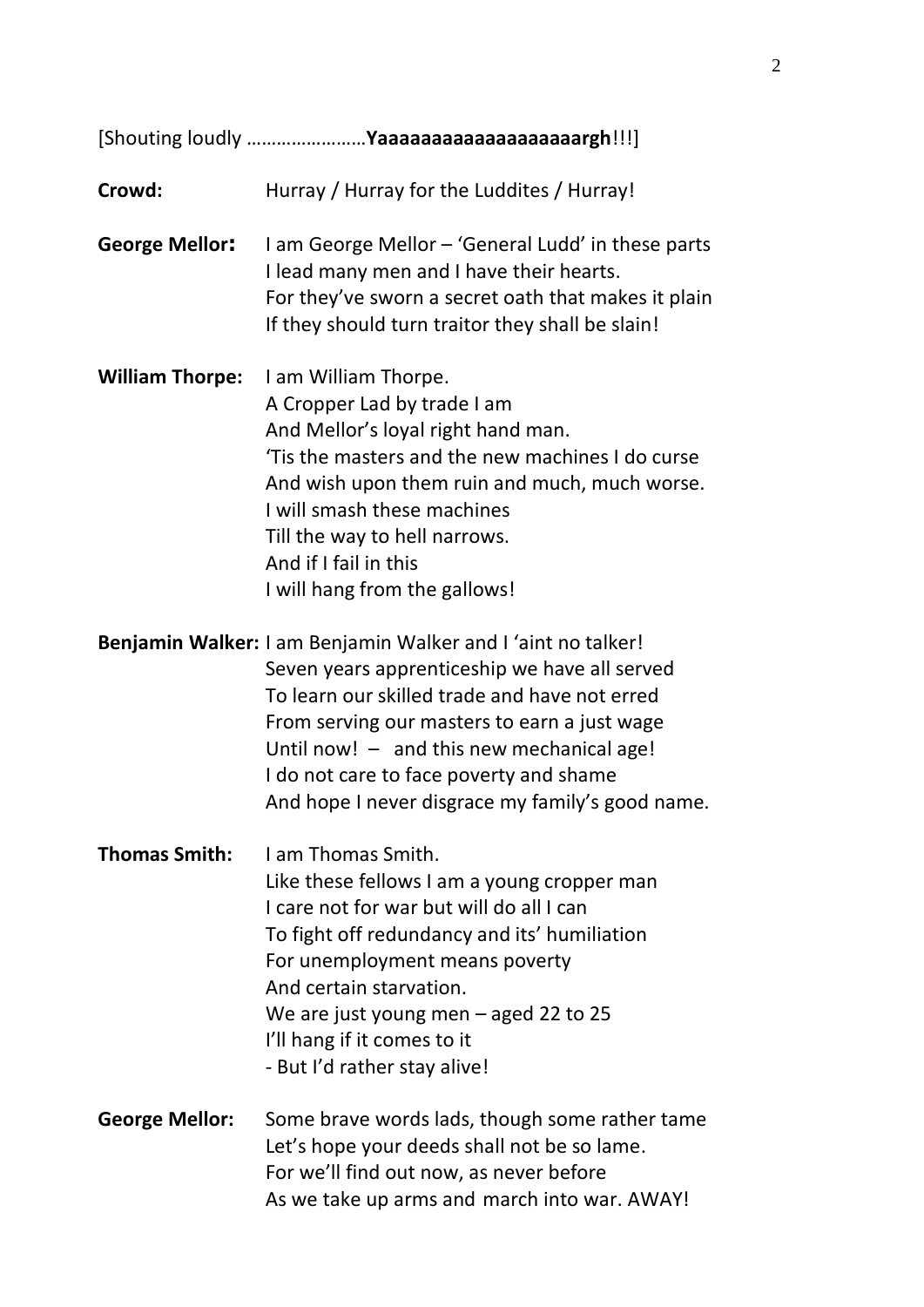[They storm out shouting]

| <b>George Mellor:</b>           | Enoch hath made them and Enoch shall break them!                                                                                                                                                                                                                                                                                                                                                                          |
|---------------------------------|---------------------------------------------------------------------------------------------------------------------------------------------------------------------------------------------------------------------------------------------------------------------------------------------------------------------------------------------------------------------------------------------------------------------------|
| <b>All Luddites:</b>            | Aye! Enoch hath made them and Enoch shall break them!                                                                                                                                                                                                                                                                                                                                                                     |
| Crowd:                          | Good on you lads / Hurray for the Luddites / Power to<br>your elbow! Hurray!                                                                                                                                                                                                                                                                                                                                              |
| Teller 1:                       | Shearing frames smashed at Marsh, Linfit, Slawit, Golcar,<br>Hoyle House. Lockwood, South Crosland, Holmfirth,<br>Honley and Clough.                                                                                                                                                                                                                                                                                      |
| Teller 2:                       | Mill owners and the authorities cry "Enough is enough!"<br>Hundreds of militia now garrisoned on Marsden's hills<br>And occupy the valley's Inns and Mills.                                                                                                                                                                                                                                                               |
| Teller 1:                       | "Machine breaking" made a capital offence.                                                                                                                                                                                                                                                                                                                                                                                |
| Teller 2:                       | Luddites now face the death sentence!                                                                                                                                                                                                                                                                                                                                                                                     |
| Teller 1:                       | But where are the mill owners and the masters in all this?<br>Do you dare to come forward? but beware the hiss!                                                                                                                                                                                                                                                                                                           |
| <b>William Horsfall:</b><br>And | [spoken together, loudly and with authority]                                                                                                                                                                                                                                                                                                                                                                              |
| <b>Enoch Taylor:</b>            | We are two masters and mill owners that be<br>And we'll not give in to this treachery!                                                                                                                                                                                                                                                                                                                                    |
| Crowd:                          | Loud booing and hissing.                                                                                                                                                                                                                                                                                                                                                                                                  |
| <b>Enoch Taylor:</b>            | I am Enoch Taylor from Marsden.<br>A Master Blacksmith who makes<br>The Enoch's Hammers<br>And also the new Shearing Frames<br>To teach these croppers some manners!<br>That's why these rebels cry:<br>"Enoch hath made them and Enoch shall break them!"<br>But progress is progress<br>And we shall not be shaken.<br>Nothing can stop this industrial revolution<br>And I will surely grow rich from my contribution! |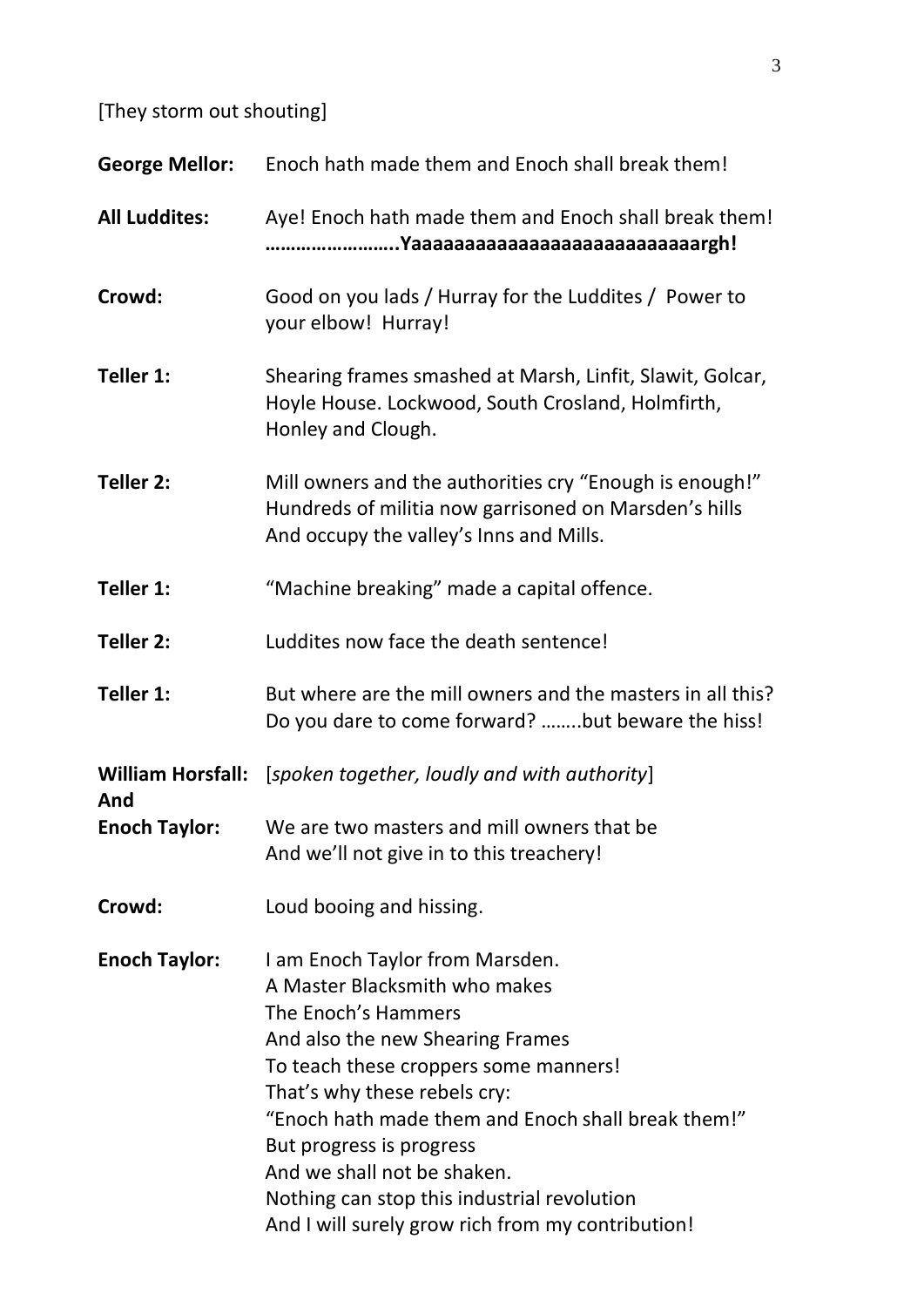| Crowd:                   | Loud booing and hissing                                                                                                                                                                                                                                                                                                                                                                                                                                             |
|--------------------------|---------------------------------------------------------------------------------------------------------------------------------------------------------------------------------------------------------------------------------------------------------------------------------------------------------------------------------------------------------------------------------------------------------------------------------------------------------------------|
| <b>William Horsfall:</b> | <b>I am William Horsfall of Marsden's Ottiwells Mill</b><br>I have 400 workers and grow fat from the thrill<br>Of tracking down every cropper who follows Ned Ludd<br>For I swear to ride up to my saddle girth<br>- In Luddite blood!!<br>These haughty croppers - once so over- paid<br>Thought they were the elite of the textile trade.<br>How the mighty have fallen! - and now it's only proper<br>That they lose out to progress and come a right cropper!!! |
| Crowd:                   | Even louder booing and hissing from the crowd                                                                                                                                                                                                                                                                                                                                                                                                                       |
| <b>Enoch Taylor:</b>     | Come let's get away from this baying riot.                                                                                                                                                                                                                                                                                                                                                                                                                          |
| <b>William Horsfall:</b> | Aye, we have militia and cannon now<br>To keep this ignorant scum quiet!<br>[They leave in haste]                                                                                                                                                                                                                                                                                                                                                                   |
| Crowd:                   | Very loud booing and hissing: Bloody tyrants / Be off with you /<br>Go to hell / Boo!                                                                                                                                                                                                                                                                                                                                                                               |
| Teller 1:                | The luddites now assembled from Huddersfield, Halifax, Spen<br>Valley and Leeds.<br>And thought a mass attack on Rawfolds Mill<br>Would satisfy their needs.                                                                                                                                                                                                                                                                                                        |
| Teller 2:                | But the militia were ready to repel their attack<br>Two Luddites were killed and ended up in a sack.<br>Many more were wounded or maimed for life.<br>The streets ran with blood and misery was rife.                                                                                                                                                                                                                                                               |
|                          | <u>IThe Ludditectature</u> come wearing blood coaked bandages, Thou run limp in and                                                                                                                                                                                                                                                                                                                                                                                 |

[*The Luddites return – some wearing blood*-*soaked bandages. They run/limp in and look nervously over their shoulders, fearing the chase*]

**William Thorpe:** Rawfolds Mill was like a ruddy fortress! Our Enoch's hammers failed to break down the door!

**Benjamin Walker:** Aye, and there were battlements for soldiers on the upper floor So they could fire down upon us and do us sore!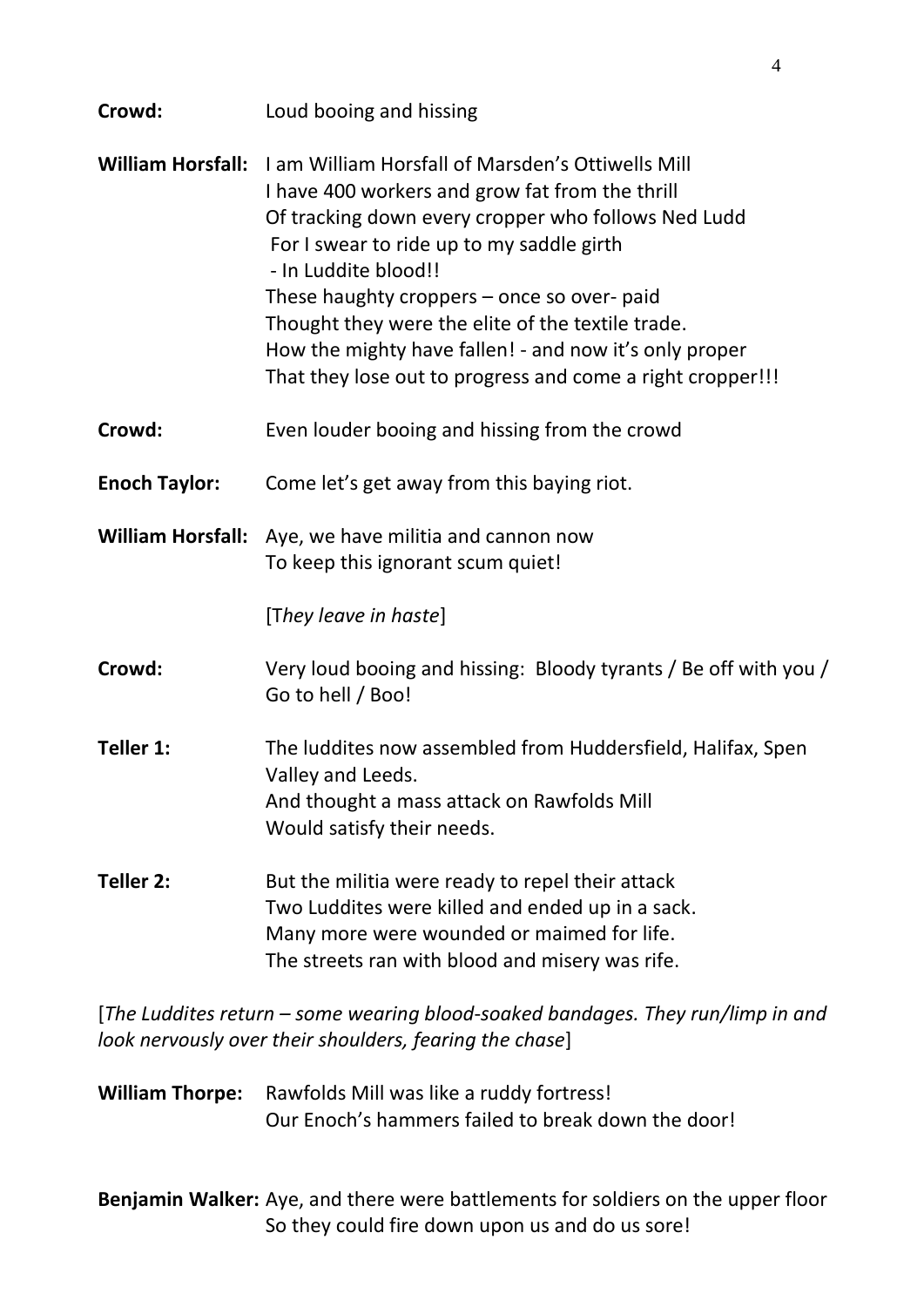| <b>William Thorpe:</b> | Spiked metal rollers were rolled down the stairs<br>To shred our brave men!                                                                                                                                                                                                                                                                                                                         |
|------------------------|-----------------------------------------------------------------------------------------------------------------------------------------------------------------------------------------------------------------------------------------------------------------------------------------------------------------------------------------------------------------------------------------------------|
|                        | <b>Benjamin Walker:</b> And tubs of vitriol to kill them again!                                                                                                                                                                                                                                                                                                                                     |
| <b>Thomas Smith:</b>   | The tide has turned $-$ it has turned very sour<br>We must do "like-for-like" to win back the hour.                                                                                                                                                                                                                                                                                                 |
| <b>George Mellor:</b>  | Aye! Now they have turned to murder<br>We must now do the same.<br>Tis not machines we must break<br>'Tis mill owners we must maim.<br>Now listen well lads and listen real good<br>Horsfall said he'd ride up to his saddle girth<br>In our precious blood!<br>And with a name like 'Horsfall' - I know it's pathetic<br>But if he should fall from his horse<br>It would be – kind of prophetic!! |
| Crowd:                 | [One of the 'crowd 'rushes in to whisper in his ear]                                                                                                                                                                                                                                                                                                                                                |

**George Mellor:** Ha! He's riding now to Marsden from Huddersfield market We must move fast to ambush our target! Come!

[*Led by Mellor they run around in circles many times as if on a chase. Then Mellor stops and says: "Shhhhhhh!" and they crouch down with guns drawn…and wait!*

*Then we hear the sounds of 'clip, clop, clip, clop' (two half coconut shells banged together) getting closer as Horsfall approaches on his horse*]

**George Mellor:** Halt! I challenge you**.** Hold fast and stand still! Are you William Horsfall of Marsden's Ottiwells Mill? **William Horsfall:** Whoa Bess!! I am William Horsfall, riding free on Crosland Moor And who are you sir? - A haughty Luddite - or one of the thieving poor?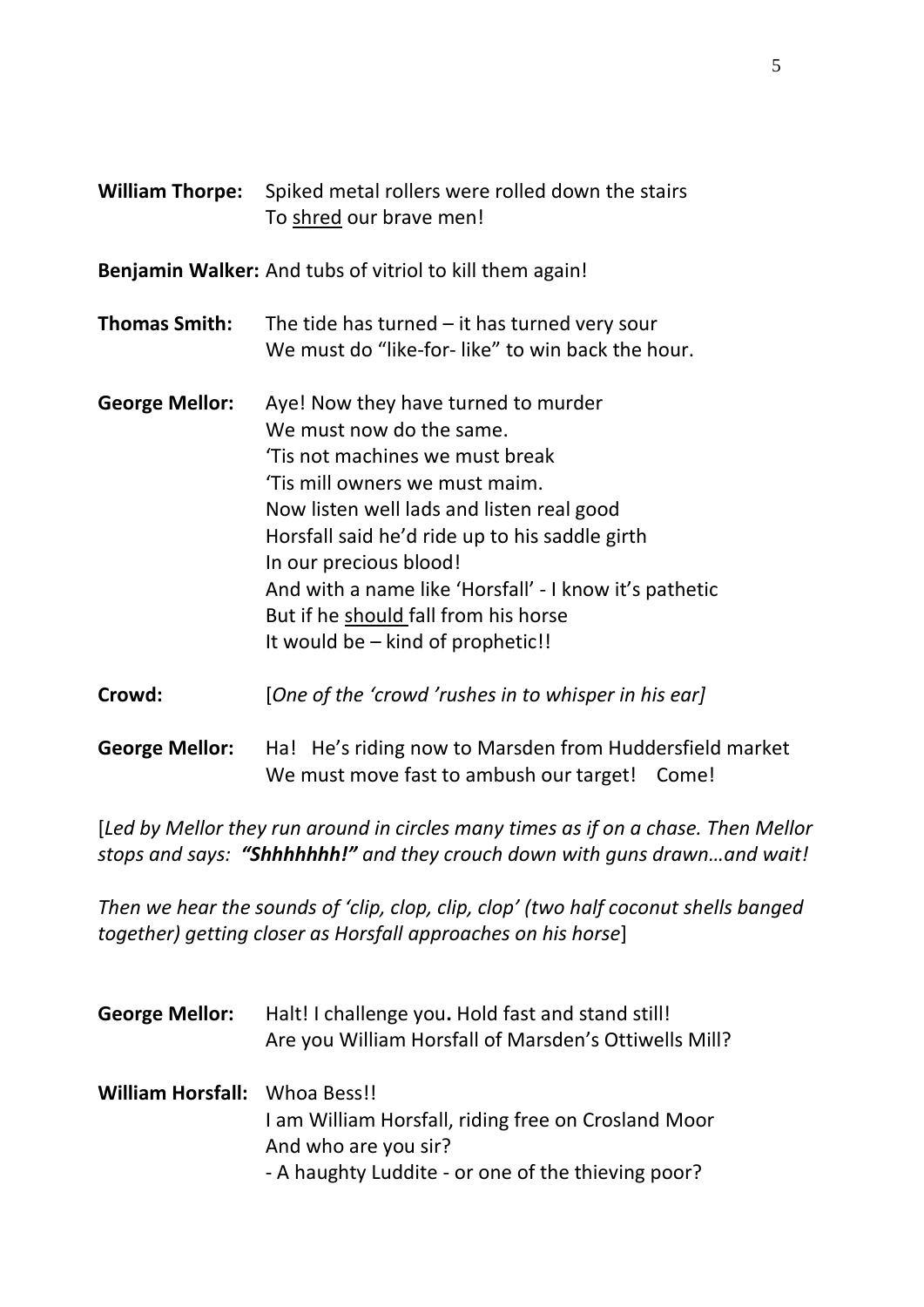**George Mellor:** We are noble Luddites sir, named after the great Ned Ludd And we are left with no option than to spill your bloated blood!!

[*Horsfall reaches into his jacket*]

**Thomas Smith:** He's going for his gun!

**George Mellor:** Fire!

[*Gun shots ring out and Horsfall falls from his horse]]*

**George Mellor:** Come me lads - lets split up and away We've done our terrible deed this fateful day!

## [*They spilt up and leave quietly*]

| Teller 1: | Now came the time of reckoning<br>A time of retribution.<br>When men would be tortured<br>And hanged for this revolution.<br>The murder of William Horsfall<br>Badly shook the whole community.<br>They lost popular support<br>And therefore their immunity. |
|-----------|---------------------------------------------------------------------------------------------------------------------------------------------------------------------------------------------------------------------------------------------------------------|
| Teller 2: | The authorities - now so worried and alarmed<br>Offered informers a MASSIVE £2000 reward!!                                                                                                                                                                    |
| Teller 1: | That's half a million today folks!!                                                                                                                                                                                                                           |
| Teller 2: | And promised they would be unharmed.                                                                                                                                                                                                                          |
| Teller 1: | Come forward INFORMER Benjamin Walker!                                                                                                                                                                                                                        |
| Crowd:    | Loud booing and hissing as he shuffles in nervously.                                                                                                                                                                                                          |
| Teller 1: | You turned Kings Evidence and DID turn "talker!"<br>Your sacred oath was just a waste of good breath<br>Your evidence sent your 'fellows'- Mellor, Thorpe and Smith<br>To their cruel death.                                                                  |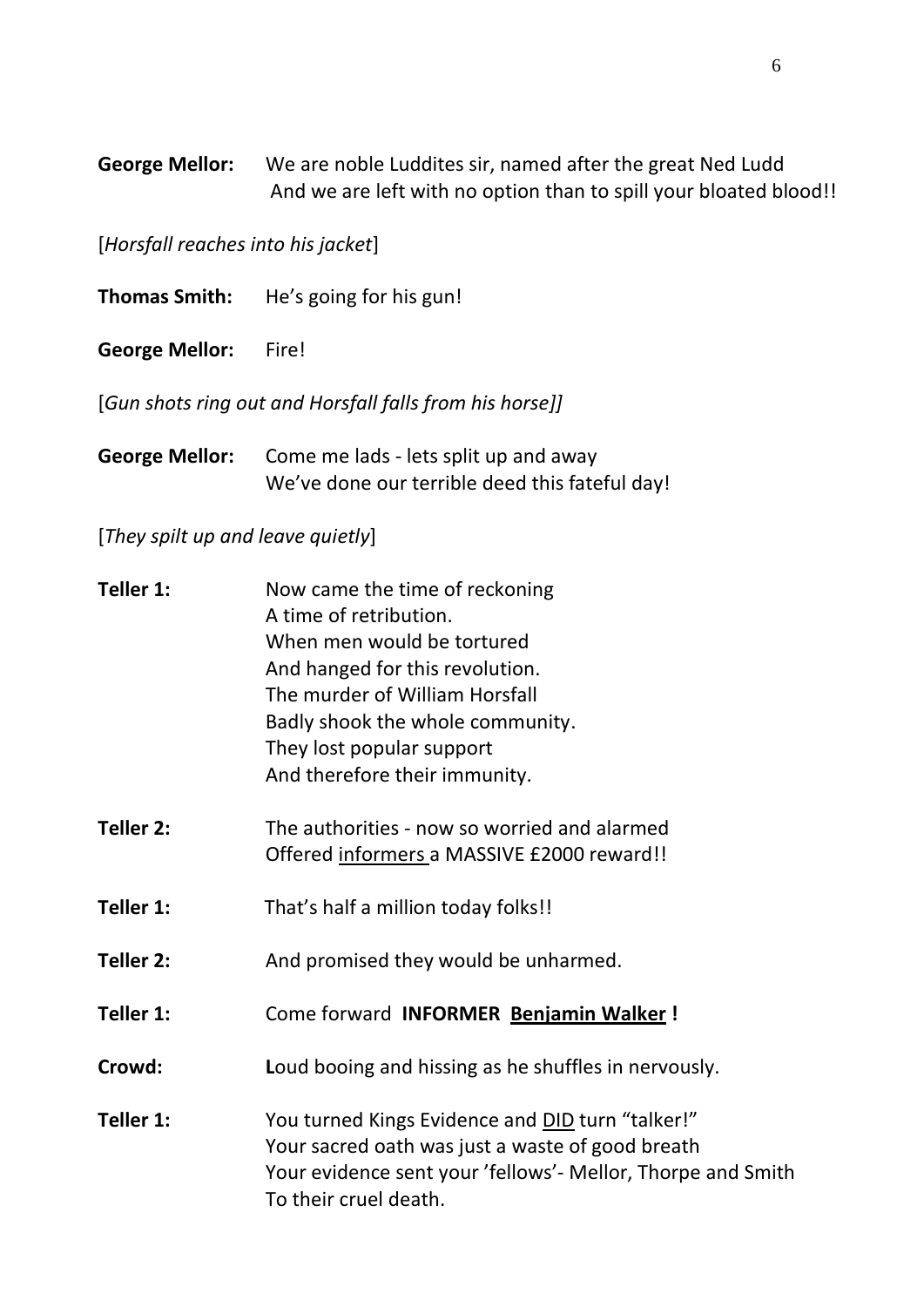Oh-I smell a rat. A stinking, putrid smell May you be cursed by all - and rot in hell!! Away!

[*Teller dismisses him with a flick of the hand and he skulks away*]

| Crowd:    | <b>Very</b> loud booing and hissing: Traitor / turncoat/ snitch / rat /<br>You'll be shunned forever / We'll get you! |
|-----------|-----------------------------------------------------------------------------------------------------------------------|
| Teller 2: | Come forward George Mellor, William Thorpe and Thomas<br>Smith.                                                       |

[*They enter holding a noose around their necks – to cheers from the crowd*]

**Crowd:** Hurray for our heroes / Hurray for the Luddites / Hurray!

**Teller 2:** You are the first of seventeen Luddites to be hanged at York And the only ones to also be dissected like cheap pork!!! Your crime of murder being deemed so extreme and severe. - May God bless you and keep you For we shall remember you dear!

[*They doff their hats, say "Thank you" and depart with dignity*]

| Crowd:    | Hurray / Good on ya lads / Rest in peace and God bless you/<br>You will be remembered forever / Hurray!                                                                                                                                                                                                                                                                                                                                     |
|-----------|---------------------------------------------------------------------------------------------------------------------------------------------------------------------------------------------------------------------------------------------------------------------------------------------------------------------------------------------------------------------------------------------------------------------------------------------|
| Teller 1: | This time in 1812 - nearly 200 years ago<br>Was a time of great conflict and a time of great sorrow.<br>When our humble valleys became a war zone<br>And proud men fought to protect their jobs and their home.<br>A time when good men were driven by desperation<br>A time of great hardship - beyond our imagination!<br>Remember the Luddites well and keep them in your heart<br>For as this play is now ended - it is time to depart! |
| Teller 2: | Ah! But wait. Hang on! - there is still something hidden!<br>Where is Ned Ludd? - in whose name they were bidden<br>To rise up in revolt to smash, murder and maim!<br>Who is this great leader and man of great fame?                                                                                                                                                                                                                      |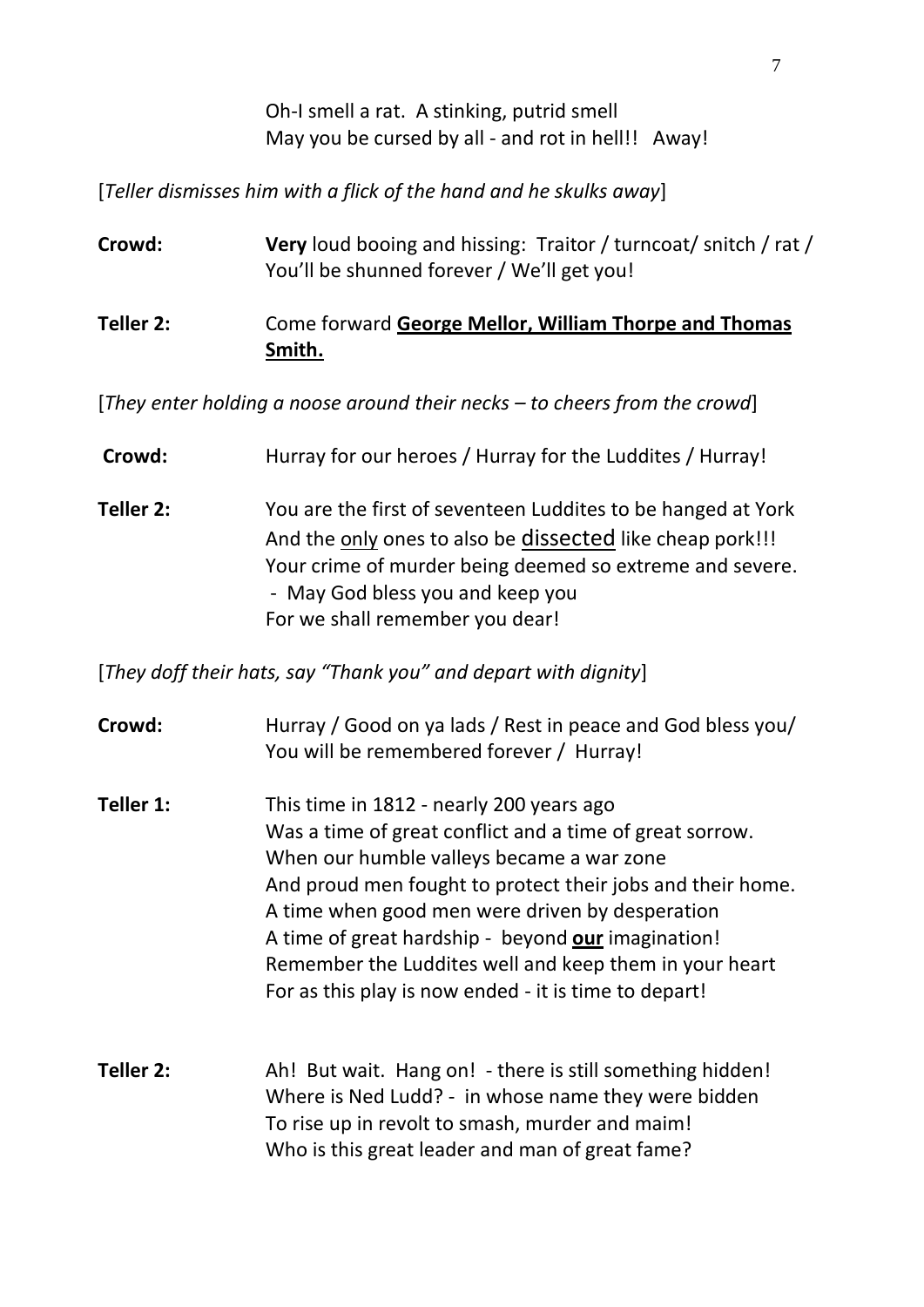[**E***xtra 'crowd' people step forward and reveal one by one: " I am Ned Ludd. I am Ned Ludd, No I am Ned Ludd. I am Ned Ludd 'tis I, I am Ned Ludd - me, I am Ned Ludd, No it's me I am Ned Ludd, I am Ned Ludd! etc, etc*]

| Teller 2:        | [says very loudly & crossly]                                                                                                                                                                                                               |
|------------------|--------------------------------------------------------------------------------------------------------------------------------------------------------------------------------------------------------------------------------------------|
|                  | <b>STOP!</b> Oh me, Oh my!What's all this <b>FUSS</b> ?!!<br>We're not playing bloody SPARTICUS!!! Away!                                                                                                                                   |
|                  | [She dismisses them with a flick of the hand and they retreat into the crowd- as<br>Ned Ludd steps forward crossly, with hands on hips]                                                                                                    |
| <b>Ned Ludd:</b> | [shrieks very loudly and angrily at the top of his voice]                                                                                                                                                                                  |
|                  | <b>I AM NED LUDD!!</b>                                                                                                                                                                                                                     |
| Crowd:           | Gasps! - What? / It can't be / Surely not!                                                                                                                                                                                                 |
| Teller 2:        | What's this? But you are just a young boy!<br>How could you lead men to kill and destroy?                                                                                                                                                  |
| <b>Ned Ludd:</b> | I am just a boy!<br>Aged seven and three quarters.<br>It's not my fault<br>I didn't call for these slaughters!<br>I was an apprentice<br>To learn frame-work knitting.<br>But I was lazy and slow.<br>So my master<br>Gave me a whipping!! |
| Teller 2:        | So what did you do?                                                                                                                                                                                                                        |
| <b>Ned Ludd:</b> | That made me so angry!<br>'Cos I wasn't to blame<br>So I got me a hammer<br>And smashed up that<br><b>Stupid stocking frame!</b>                                                                                                           |
| Teller 2:        | What happened then Ned Ludd?                                                                                                                                                                                                               |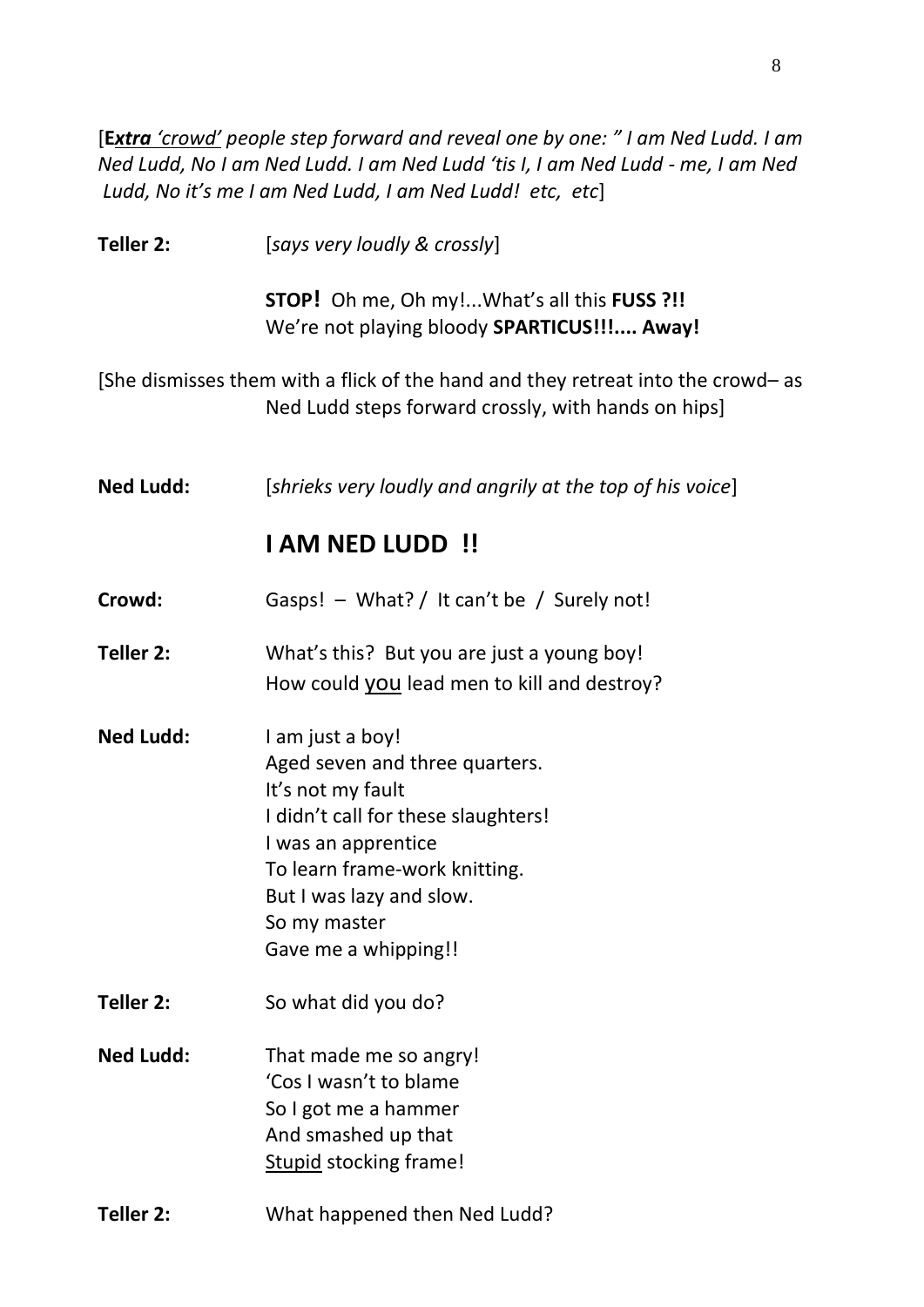| <b>Ned Ludd:</b> | Word of my deed<br>Spread around really fast<br>And Nottingham croppers<br>Though it would be a blast<br>To call themselves Luddites |  |  |  |                                |
|------------------|--------------------------------------------------------------------------------------------------------------------------------------|--|--|--|--------------------------------|
|                  |                                                                                                                                      |  |  |  |                                |
|                  |                                                                                                                                      |  |  |  |                                |
|                  |                                                                                                                                      |  |  |  | And act in my name             |
|                  |                                                                                                                                      |  |  |  | When they also took up hammers |
|                  | To break the new shear frame!                                                                                                        |  |  |  |                                |
| Crowd:           | Hurray for young Ned Ludd / Good on ya lad / Hurray!                                                                                 |  |  |  |                                |
| Teller 1:        | Thank You Ned Ludd.                                                                                                                  |  |  |  |                                |
|                  | So you see good people - this tale is now told                                                                                       |  |  |  |                                |
|                  | About a young boy, so cheeky and bold.                                                                                               |  |  |  |                                |
|                  | That croppers decided to copy his action                                                                                             |  |  |  |                                |
|                  | And call themselves "Luddites"!                                                                                                      |  |  |  |                                |
|                  | To form a new faction.                                                                                                               |  |  |  |                                |
|                  | In his name they did riot and spill blood                                                                                            |  |  |  |                                |
|                  | And gave their lives to save their livelihood.                                                                                       |  |  |  |                                |
|                  | Now as we leave this sad tale and say farewell                                                                                       |  |  |  |                                |
|                  | We'll sing 'The Cropper Lads' song                                                                                                   |  |  |  |                                |
|                  | To remember them well.                                                                                                               |  |  |  |                                |

[*Members of the cast assemble quickly to sing 'The Cropper Lads' song and march out together slowly during the last verse and chorus]*

## **END**

The play: 'Luddite Play (Last Rites of The Luddites)' has been written entirely by **Christopher Mark Carter**

Copyright registered with Copyright House 22 November 2011 [\(www.copyrighthouse.co.uk\)](http://www.copyrighthouse.co.uk/)

For any enquiries/questions/booking requests for my 'cast' to do the play/ requests from others to seek permission to do the play:

Please contact : Email: [chrismcarter@hotmail.co.uk](mailto:chrismcarter@hotmail.co.uk) Mobile: 07790 059291